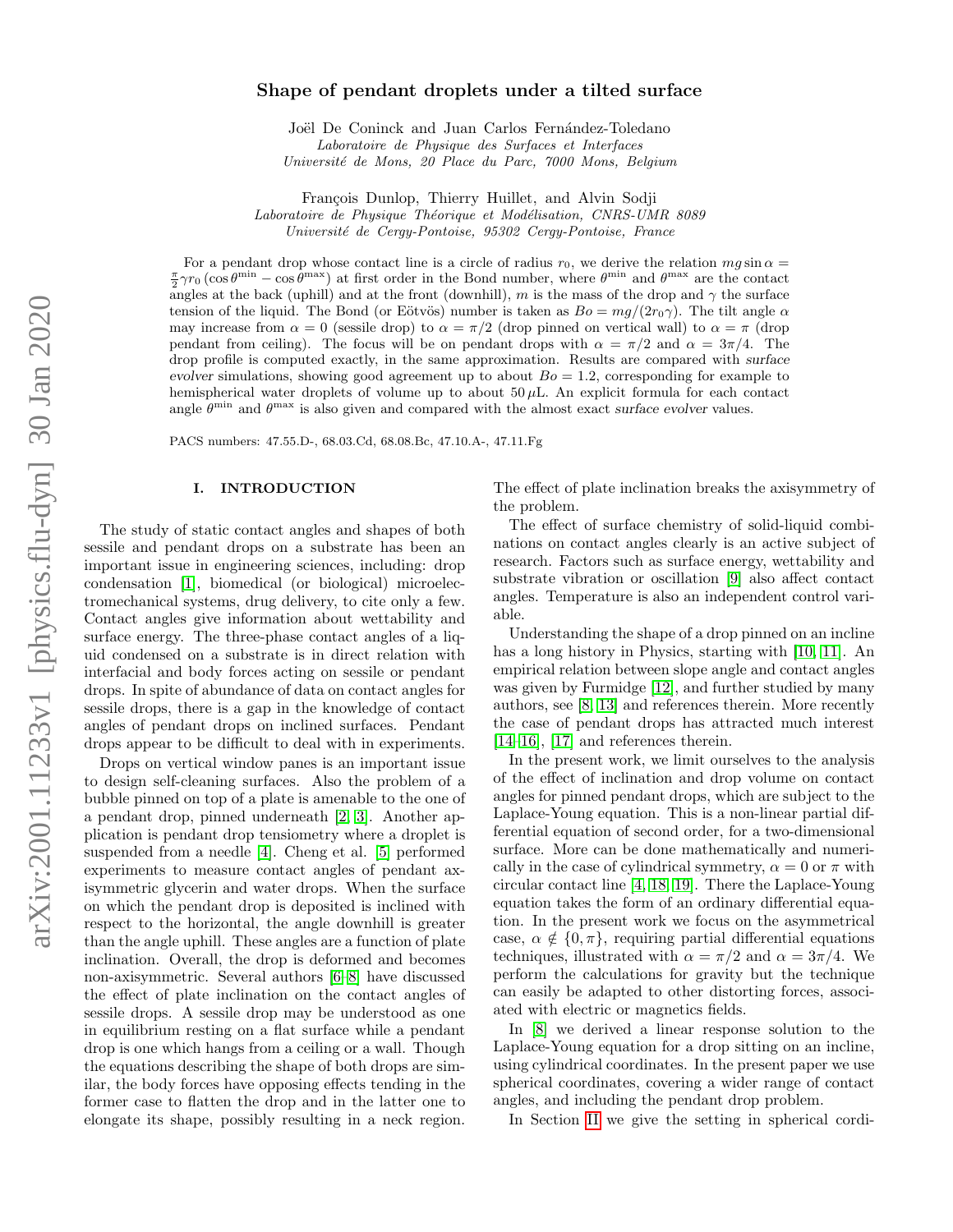nates and introduce a linear response ansatz to solve the Laplace-Young equation at first order in the Bond number. In Section [III](#page-2-0) we show that the ansatz implies the Furmidge relation described in the abstract and we test its validity against surface evolver simulations. A comparison is given between the pendant drop  $(\alpha = 135 \text{ degrees})$  and the sessile drop  $(\alpha = 45 \text{ degrees})$ . In Section [IV](#page-2-1) we derive exact solutions for drop profiles at first order in the Bond number and compare them with surface evolver simulations. In Section [V](#page-4-0) we compute separately, in the same approximation, each contact angle and compare the predictions with surface evolver results. In Section [VI](#page-5-0) we comment on the technical aspects of the approximate numerical solution with surface evolver. In Section [VII](#page-5-1) we summarize the results and give a perspective.

## <span id="page-1-0"></span>II. LAPLACE-YOUNG EQUATION IN SPHERICAL COORDINATES

The Laplace-Young equation equates the Laplace pressure to the hydrostatic pressure:

<span id="page-1-1"></span>
$$
p_{\text{liq}} = p_{\text{atm}} - 2\gamma H = p_0 + \rho \mathbf{g} \cdot \mathbf{r}, \quad H = \frac{1}{2} \left( \frac{1}{R_1} + \frac{1}{R_2} \right)
$$
\n(1)

where  $p_0$  is the pressure at the origin and H is the mean curvature defined with the outer normal pointing from the liquid into the atmosphere: each principal radius of curvature is positive when the corresponding center of curvature is on the side of the outer normal and negative otherwise.

The Cartesian frame of reference has z-axis perpendicular to the substrate, pointing from the substrate into the liquid, x-axis along the slope downwards, and yaxis horizontal, so that the corresponding unit vectors satisfy  $\mathbf{e}_{\mathbf{x}} \wedge \mathbf{e}_{\mathbf{y}} = \mathbf{e}_{\mathbf{z}}$ . The slope angle  $\alpha \in [0, \pi]$  corresponds to a rotation of angle  $\alpha$  of the system and frame of reference around the y-axis, so that the gravity vector  $\mathbf{g} = (g \sin \alpha, 0, -g \cos \alpha)$ . Thus  $\alpha = 0$  is a sessile drop on a horizontal substrate,  $\alpha = \pi/2$  is a drop pinned on a vertical wall,  $\alpha = \pi$  is a drop pendant from the ceiling. We use spherical polar coordinates with origin at the center of the spherical cap at zero gravity,  $\theta \in [0, \theta_0]$  measured from the z-axis and azimuth  $\varphi \in [-\pi, \pi]$  measured from the x-axis. Then  $(1)$  reads

<span id="page-1-2"></span>
$$
p_{\text{atm}} - 2\gamma H = p_0 - \rho gr \cos \alpha \cos \theta + \rho gr \sin \alpha \sin \theta \cos \varphi \tag{2}
$$

a partial differential equation for the drop profile  $r(\theta, \varphi)$ . At zero gravity we have a spherical cap of volume  $V$ , radius R and contact angle  $\theta_0$  such that  $r_0 = R \sin \theta_0$ and

$$
V = \pi R^3 \left(\frac{2}{3} - \cos \theta_0 + \frac{1}{3} \cos^3 \theta_0\right)
$$
  
= 
$$
\frac{\pi R^3}{3} (1 - \cos \theta_0)^2 (2 + \cos \theta_0)
$$
 (3)

The boundary condition for [\(2\)](#page-1-2) is  $r(\theta_0, \varphi) = R \,\forall \varphi$ , and volume conservation implies

$$
\int_0^{\theta_0} \sin \theta d\theta \int_{-\pi}^{\pi} d\varphi \int_0^{r(\theta,\varphi)} r^2 dr = V \tag{4}
$$

In order to convert [\(2\)](#page-1-2) to a dimensionless equation and reduce the number of parameters, let

$$
r = R\tilde{r}, \qquad H = R^{-1}\tilde{H}, \qquad p = \gamma R^{-1}\tilde{p} \qquad (5)
$$

Then [\(2\)](#page-1-2) takes the form of the adimensional Laplace-Young equation

<span id="page-1-3"></span>
$$
\tilde{p}_{\text{atm}} - 2\tilde{H} = \tilde{p}_0 - B\tilde{r}\cos\alpha\cos\theta + B\tilde{r}\sin\alpha\sin\theta\cos\varphi
$$
 (6)

where  $B$  is the Bond number associated to the length  $R$ ,

$$
B = \frac{\rho g R^2}{\gamma} \tag{7}
$$

When comparing with surface evolver simulations, we will use

<span id="page-1-5"></span>
$$
Bo = \frac{mg}{w\gamma} = \frac{mg}{2r_0\gamma} = \frac{B\pi(1 - \cos\theta_0)^2(2 + \cos\theta_0)}{6\sin\theta_0}
$$
 (8)

where w is the width of the drop basis, here equal to  $2r_0$ . We have three independent parameters:  $\alpha$ ,  $\theta_0$ , and B or Bo. The pressure difference  $\tilde{p}_0 - \tilde{p}_{\text{atm}}$  will be determined from volume conservation.

At small  $B$ , an approximate solution to  $(6)$  may be obtained by a linear response argument: the deformation from the spherical cap is caused by the two terms linear in B. As functions of the azimuth  $\varphi$  these terms generate a two-dimensional vector space, linear combinations  $a +$  $b \cos \varphi$  with a, b functions of  $\theta$ . The linear response ansatz consists in looking for a solution to [\(6\)](#page-1-3) in this vector space, at first order in B:

<span id="page-1-4"></span>
$$
\tilde{r}(\theta,\varphi) = 1 + B r_{01}(\theta) \cos \alpha + B r_{11}(\theta) \sin \alpha \cos \varphi + O(B^2)
$$
 (9)

where  $r_{01}(\theta)$  and  $r_{11}(\theta)$  are arbitrary functions of  $\theta$ , subject to the boundary conditions, and also subject to volume conservation at first order in B.

In [\[8\]](#page-7-2), linear response was used in cylindrical coordinates, with

$$
z(r,\varphi) = z_{00}(r) + B z_{01}(r) \cos \alpha + B z_{11}(r) \sin \alpha \cos \varphi
$$

$$
+ O(B^2) \quad (10)
$$

where  $z_{00}(r)$  is the spherical cap profile. The change of variables between spherical and cylindrical coordinates is non-linear. Therefore the drop profiles derived from linear response in either coordinates will differ by an  $O(B^2)$ .

Also the drop volume is a linear functional of  $z(r, \varphi)$ in cylindrical coordinates, but a non-linear functional of  $r(\theta, \varphi)$  in spherical coordinates. This will also contribute a difference  $O(B^2)$  when imposing volume conservation at first order in B.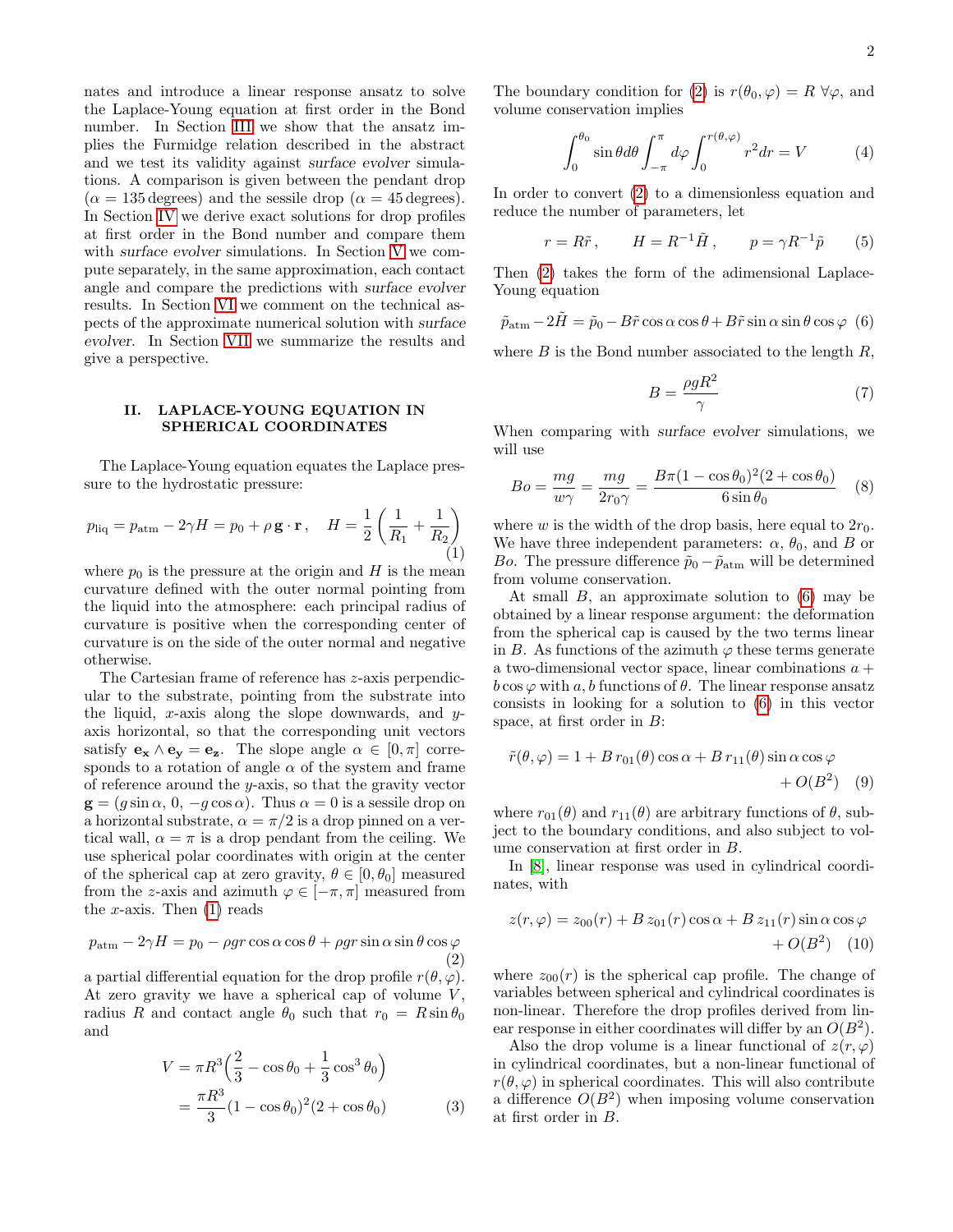# <span id="page-2-0"></span>III. THE FURMIDGE RELATION

The ansatz [\(9\)](#page-1-4) already implies the Furmidge relation [\[12\]](#page-7-6) as stated in the abstract, following the argument in [\[8\]](#page-7-2). Indeed let  $\theta_{\alpha}(\varphi)$  be the contact angle at azimuth  $\varphi$ . Then  $\cos \theta_{\alpha}(\varphi)$  may be computed from [\(9\)](#page-1-4), using  $r_{01}(\theta)$ and  $r_{11}(\theta)$  and their derivatives at  $\theta = \theta_0$ . The result as function of  $\varphi$ , at first order in B, will again be in the linear span of constants and cos  $\varphi$ . The values at  $\varphi = 0$ and  $\varphi = \pi$  determine the linear combination:

$$
\cos \theta_{\alpha}(\varphi) = \frac{\cos \theta_{\alpha}^{\text{min}} + \cos \theta_{\alpha}^{\text{max}}}{2} - \cos \varphi \frac{\cos \theta_{\alpha}^{\text{min}} - \cos \theta_{\alpha}^{\text{max}}}{2}
$$
(11)

where  $\theta_{\alpha}^{\min} = \theta_{\alpha}(\pi)$  and  $\theta_{\alpha}^{\max} = \theta_{\alpha}(0)$  are the contact angles at the back (uphill) and at the front (downhill). This allows to compute the capillary force upon the drop, component parallel to the substrate plane, a force which lies in the negative direction of the x-axis:

$$
F_{\gamma} = \int_{-\pi}^{\pi} r_0 d\varphi \cos \varphi \cos \theta_{\alpha}(\varphi)
$$
  
=  $-\frac{\pi}{2} \gamma r_0 (\cos \theta_{\alpha}^{\min} - \cos \theta_{\alpha}^{\max}) + O(B^2)$  (12)

Balance with gravity implies the desired Furmidge relation,

$$
mg\sin\alpha = \frac{\pi}{2}\gamma r_0 \left(\cos\theta_\alpha^{\text{min}} - \cos\theta_\alpha^{\text{max}}\right) + O(B^2)
$$
 (13)

We define the Furmidge ratio as

<span id="page-2-2"></span>
$$
Fu = \frac{\pi}{2} \frac{\gamma r_0 \left(\cos \theta_{\alpha}^{\text{min}} - \cos \theta_{\alpha}^{\text{max}}\right)}{m g \sin \alpha} \tag{14}
$$

obeying  $Fu = 1 + O(B)$ .

Therefore [\(14\)](#page-2-2) with  $Fu = 1$  gives a prediction at first order in B of  $\cos \theta_{\alpha}^{\min} - \cos \theta_{\alpha}^{\max}$ . We have simulated water droplets with surface evolver, and measured  $\theta_{\alpha}^{\min}$ and  $\theta_{\alpha}^{\max}$ , whence  $Fu$ , plotted in Fig. [1.](#page-3-0)

The drop will de-pin when  $\theta_{\alpha}^{\max}$  will increase up to the advancing angle  $\theta^{\text{advancing}}$  or when  $\theta^{\text{min}}_{\alpha}$  will decrease down to the receding angle  $\theta^{\text{receding}}$ . Therefore the larger Fu the closer to de-pinning.  $Fu > 1$  means that the correction to linear response brings the drop closer to the depinning instability. This is also clear on the drop profiles, as in Fig. [2.](#page-4-1)

## <span id="page-2-1"></span>IV. SOLUTION AT FIRST ORDER IN B.

The mean curvature  $\hat{H}$  is given by

$$
-2\tilde{H} = \nabla \cdot \mathbf{n} \tag{15}
$$

The normal to a surface of equation  $f(r, \theta, \varphi) = 0$  is

$$
\mathbf{n} = \nabla f / ||\nabla f|| \tag{16}
$$

Hence, using the gradient in spherical coordinates, and now denoting simply r the adimensional radial coordinate,

$$
\mathbf{n} = \nabla \left[ r - 1 - B r_{01}(\theta) \cos \alpha - B r_{11}(\theta) \sin \alpha \cos \varphi \right] \n+ O(B^2) \n= \mathbf{u}_r - B \left( \frac{r'_{01}(\theta)}{r} \cos \alpha + \frac{r'_{11}(\theta)}{r} \sin \alpha \cos \varphi \right) \mathbf{u}_\theta \n+ B \frac{r_{11}(\theta)}{r \sin \theta} \sin \alpha \sin \varphi \mathbf{u}_\varphi + O(B^2) \quad (17)
$$

where  $||\nabla f|| = 1 + O(B^2)$  has been used. Then

$$
-2\tilde{H} = \nabla \cdot \mathbf{n}
$$
  
\n
$$
= \frac{2}{r} - B \left[ \frac{r_{01}''(\theta)}{r^2} \cos \alpha + \frac{r_{11}''(\theta)}{r^2} \sin \alpha \cos \varphi + \frac{r_{01}'(\theta) \cot \theta}{r^2} \cos \alpha + \frac{r_{11}'(\theta) \cot \theta}{r^2} \sin \alpha \cos \varphi - \frac{r_{11}(\theta)}{r^2 \sin^2 \theta} \sin \alpha \cos \varphi \right] + O(B^2)
$$
  
\n
$$
= -2\tilde{H}_0 - 2B\tilde{H}_{01} \cos \alpha - 2B\tilde{H}_{11} \sin \alpha \cos \varphi + O(B^2)
$$
\n(18)

with, at  $r = \tilde{r}(\theta, \varphi)$  as [\(9\)](#page-1-4),

$$
-2\tilde{H}_0 = 2
$$
  
\n
$$
-2\tilde{H}_{01} = -2r_{01}(\theta) - r_{01}''(\theta) - r_{01}'(\theta) \cot \theta
$$
  
\n
$$
-2\tilde{H}_{11} = -2r_{11}(\theta) - r_{11}''(\theta) - r_{11}'(\theta) \cot \theta + \frac{r_{11}(\theta)}{\sin^2 \theta}
$$
\n(19)

Similarly

$$
\tilde{p}_0 = \tilde{p}_{00} + B\tilde{p}_1 \cos \alpha + O(B^2)
$$
\n(20)

Order  $0$  in  $B$  for  $(6)$  is the Laplace equation

$$
\tilde{p}_{\text{atm}} + 2 = \tilde{p}_{00} \tag{21}
$$

Order one in B for [\(6\)](#page-1-3) has terms independent of  $\varphi$  and terms linear in  $\cos \varphi$ , hence two ordinary differential equations

$$
-2\tilde{H}_{01} = \tilde{p}_1 - \cos\theta
$$

$$
-2\tilde{H}_{11} = \sin\theta
$$

or

<span id="page-2-3"></span>
$$
r_{01}''(\theta) + r_{01}'(\theta) \cot \theta + 2r_{01}(\theta) = \cos \theta - \tilde{p}_1
$$
  
\n
$$
r_{11}''(\theta) + r_{11}'(\theta) \cot \theta + r_{11}(\theta)(1 - \cot^2 \theta) = -\sin \theta
$$
  
\n(22)

for  $\theta \in [0, \theta_0]$  with boundary conditions

<span id="page-2-4"></span>
$$
r'_{01}(0) = 0, r_{01}(\theta_0) = 0r_{11}(0) = 0, r_{11}(\theta_0) = 0
$$
\n(23)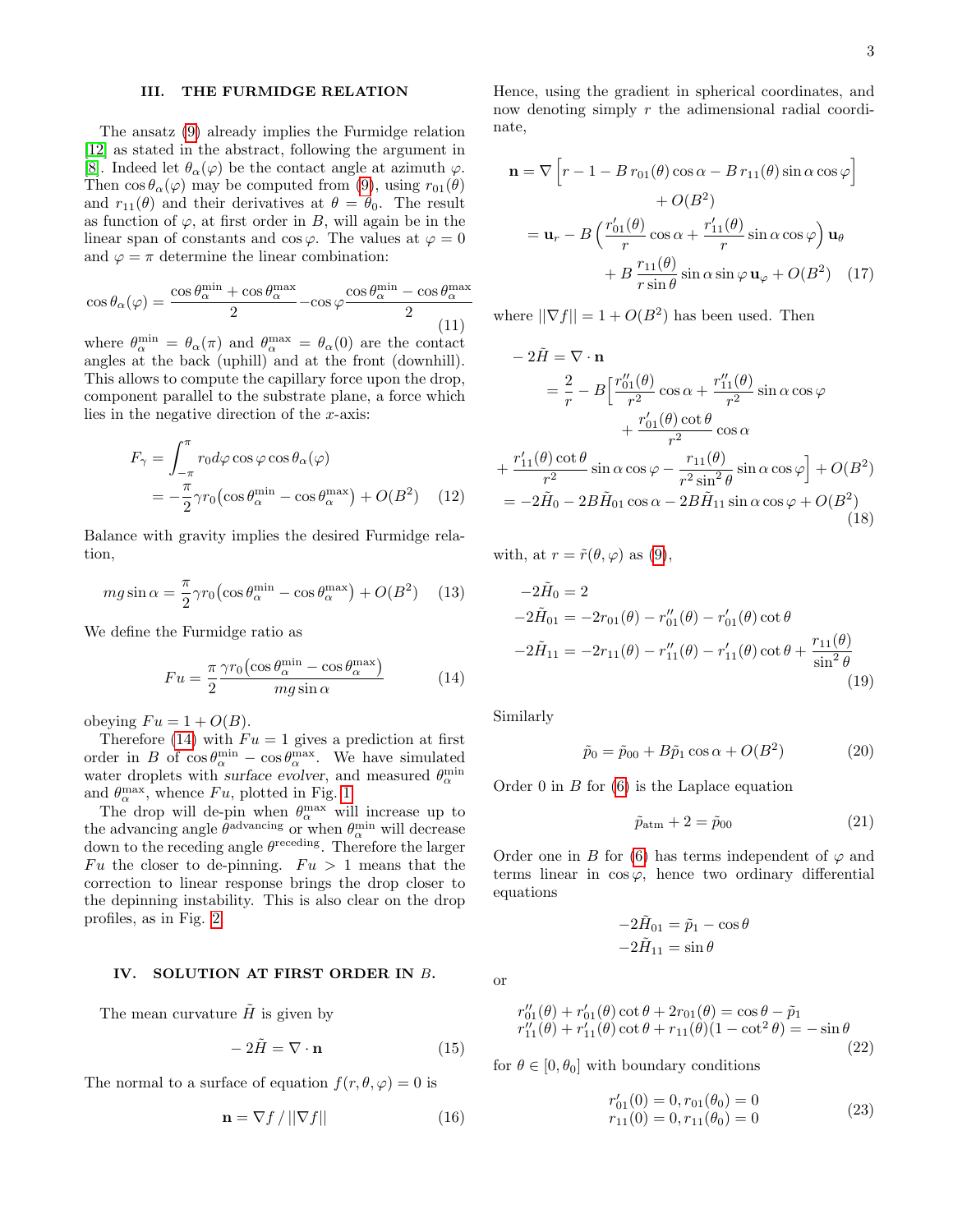

<span id="page-3-0"></span>FIG. 1. Furmidge ratio Fu [\(14\)](#page-2-2) for  $\theta_0 = 60$ , 90, 120 degrees and  $\alpha = 45$ , 90, 135 degrees versus Bond number Bo [\(8\)](#page-1-5).

Hence two parameters:  $\theta_0 \in [0, \pi]$  and  $\tilde{p}_1 \in \mathbb{R}$ . The ordinary differential equations [\(22\)](#page-2-3) with boundary conditions [\(23\)](#page-2-4) are solved exactly with Mathematica:

$$
r_{01}(\theta) = \cos \theta [C_{01} - \frac{1}{3} \log(1 + \cos \theta)] + \frac{2 - 3\tilde{p}_1}{6}
$$
  

$$
r_{11}(\theta) = \sin \theta [C_{11} + \frac{1}{3} \log(1 + \cos \theta)] + \frac{\cos \theta - \cos^2 \theta}{3 \sin \theta}
$$
(24)

with  $C_{11}$  from  $r_{11}(\theta_0) = 0$ ,

$$
C_{11} = -\frac{\cos \theta_0}{3(1 + \cos \theta_0)} - \frac{1}{3} \log(1 + \cos \theta_0)
$$
 (25)

and  $C_{01}$ ,  $\tilde{p}_1$  from  $r_{01}(\theta_0) = 0$  and volume conservation at first order in  $B$ ,

$$
\int_0^{\theta_0} r_{01}(\theta) \sin \theta \, d\theta = 0 \tag{26}
$$

entailing

$$
C_{01} = \frac{1}{6} + \frac{1}{3}\log(1 + \cos\theta_0) ; \ \tilde{p}_1 = \frac{2 + \cos\theta_0}{3} \qquad (27)
$$

Then

<span id="page-3-2"></span><span id="page-3-1"></span>
$$
r_{01}(\theta) = \frac{\cos\theta - \cos\theta_0}{6} + \frac{\cos\theta}{3}\log\frac{1 + \cos\theta_0}{1 + \cos\theta}
$$
(28)  

$$
r_{11}(\theta) = \frac{\sin\theta}{3}\left[\frac{\cos\theta}{1 + \cos\theta} - \frac{\cos\theta_0}{1 + \cos\theta_0} + \log\frac{1 + \cos\theta_0}{1 + \cos\theta_0}\right]
$$
(29)

We can now easily plot the linear response drop profiles by inserting  $(28)(29)$  $(28)(29)$  into  $(9)$  without  $O(B^2)$ , and compare with surface evolver profiles: Fig. [2,](#page-4-1) computed for water droplets,  $\rho = 997 \text{ kg/m}^3$ ,  $g = 9.8 \text{ m/s}^2$ ,  $\gamma = 0.073 \text{ N/m}$ . The values of Bo were chosen so that there is a significant difference between the two. At half these Bond numbers the profiles almost coincide. At twice these Bond numbers, the Laplace-Young equation under the given conditions does not have a well defined solution.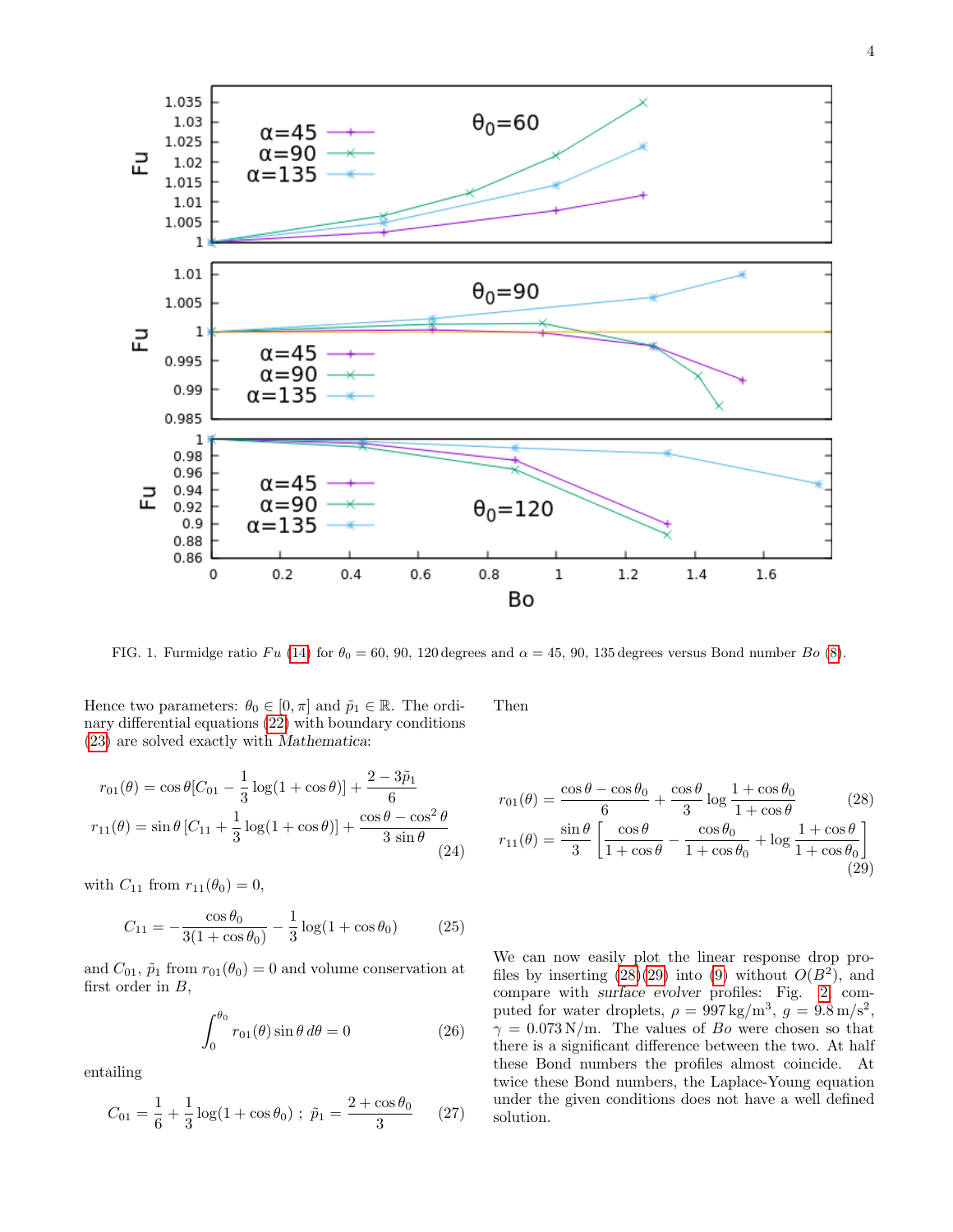

<span id="page-4-1"></span>FIG. 2. Droplet profiles for  $\theta_0 = 60, 90, 120$  degrees (from top to bottom) and  $\alpha = 45, 90, 135$  degrees (from left to right), Bond numbers as shown. Green-blue points: surface evolver. Purple lines: linear response from  $(9)(27)(28)$ . Black: spherical cap of same volume, centred at O, with contact angle  $\theta_0$ .

# <span id="page-4-0"></span>V. CONTACT ANGLES

The contact angle  $\theta = \theta(\varphi)$  is given by

$$
\cos \theta = \mathbf{u}_{\rho} \cdot \frac{\partial \tilde{\mathbf{r}}/\partial \theta}{|\partial \tilde{\mathbf{r}}/\partial \theta|}\Big|_{\theta = \theta_0} \tag{30}
$$

where  $\mathbf{u}_{\rho} = \cos \theta \mathbf{u}_{\theta} + \sin \theta \mathbf{u}_{r}$  is the radial unit vector of plane polar coordinates associated with the contact line circle. We shall compute contact angles exactly for the linear response profile, namely [\(9\)](#page-1-4) without the  $O(B^2)$ correction:

$$
\tilde{\mathbf{r}} = \tilde{r}(\theta, \varphi) \mathbf{u}_r \tag{31}
$$

$$
\frac{\partial \tilde{\mathbf{r}}}{\partial \theta}\Big|_{\theta=\theta_0} = \mathbf{u}_{\theta} + B(r'_{01}(\theta_0)\cos\alpha + r'_{11}(\theta_0)\sin\alpha\cos\varphi)\mathbf{u}_r
$$
\n(32)

<span id="page-4-2"></span>
$$
\cos \theta = \frac{\cos \theta_0 + B(r'_{01}(\theta_0) \cos \alpha + r'_{11}(\theta_0) \sin \alpha \cos \varphi) \sin \theta_0}{(1 + B^2(r'_{01}(\theta_0) \cos \alpha + r'_{11}(\theta_0) \sin \alpha \cos \varphi)^2)^{1/2}}
$$
(33)

with, from [\(28\)](#page-3-1)[\(29\)](#page-3-2),

$$
r'_{01}(\theta_0) = -\sin \theta_0 / 6 + \sin \theta_0 \cos \theta_0 / (3(1 + \cos \theta_0))
$$

$$
r'_{11}(\theta_0) = \cos \theta_0/3 - 2/(3(1+\cos \theta_0))
$$

Then  $\cos \theta^{\text{max}}$  is given by [\(33\)](#page-4-2) with  $\varphi = 0$  and  $\cos \theta^{\text{min}}$ with  $\varphi = \pi$ . The corresponding contact angles  $\theta^{\min}$ and  $\theta^{\text{max}}$  are plotted for  $\alpha = 45$  degrees on Fig. [3,](#page-5-2) for  $\alpha = 90$  degrees on Fig. [4,](#page-6-4) for  $\alpha = 135$  degrees on Fig. [5,](#page-7-13) together with the almost exact surface evolver values. Increasing  $Bo$  at constant  $\theta_0$  corresponds to scaling up all length scales, drop and its basis alike.

The dimensionless variables Bo (ratio of gravity over capillarity) and  $\theta_0$  (contact angle at zero gravity) may be related to  $V$  and  $r_0$  through

$$
Bo = \frac{\rho g V}{2\gamma r_0}
$$

$$
\frac{(1 - \cos \theta_0)^2 (2 + \cos \theta_0)}{\sin^3 \theta_0} = \frac{3V}{\pi r_0^3}
$$
(34)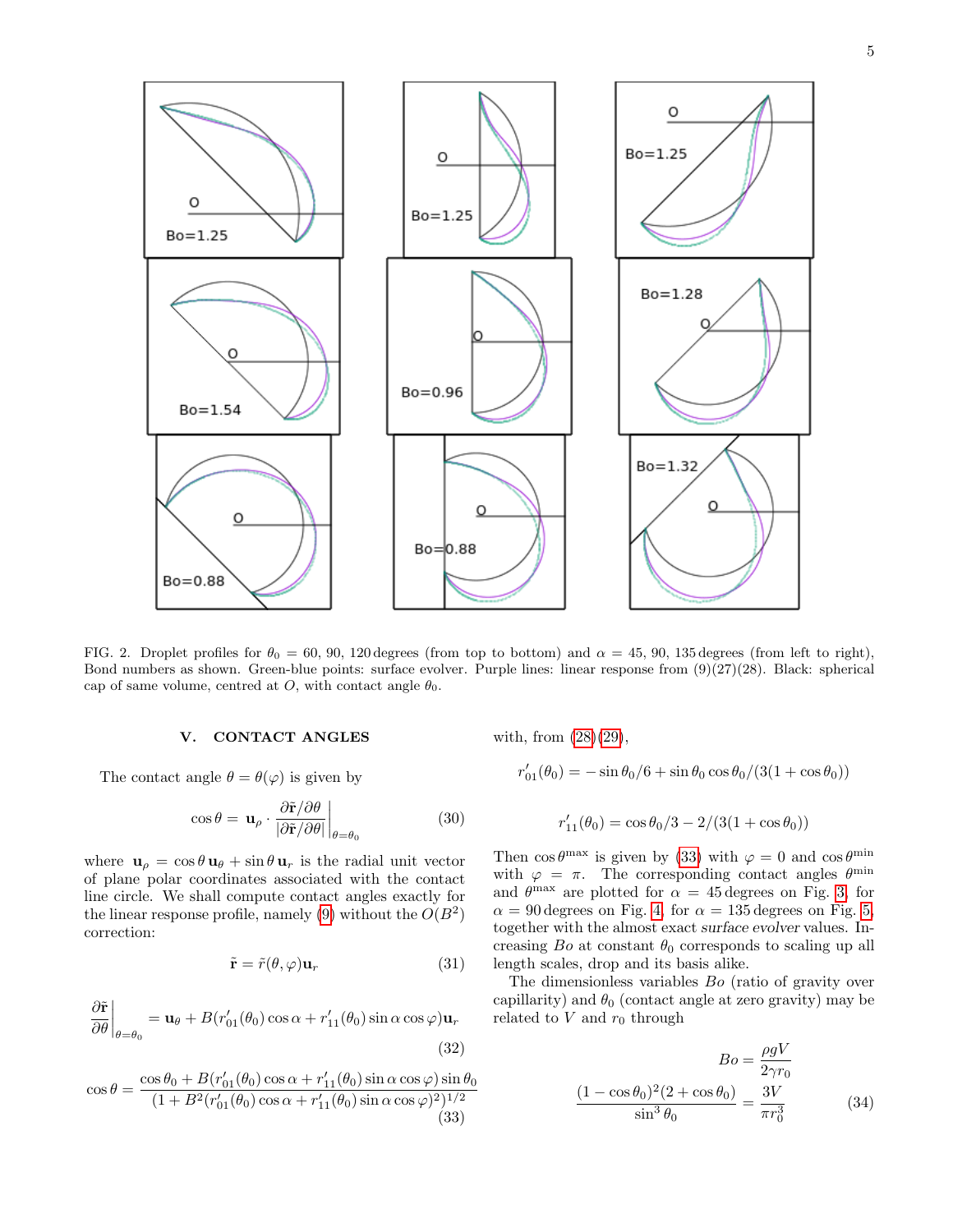

<span id="page-5-2"></span>FIG. 3. Contact angles  $\theta^{\min}$  and  $\theta^{\max}$  as function of Bo for  $\alpha = 45$  degrees and  $\theta_0 = 60$ , 90, 120 degrees. Linear response from [\(33\)](#page-4-2).

or

$$
r_0^2 = \frac{6\gamma}{\pi \rho g} \frac{Bo \sin^3 \theta_0}{(1 - \cos \theta_0)^2 (2 + \cos \theta_0)}
$$

$$
V = \frac{2\gamma r_0}{\rho g} Bo \tag{35}
$$

#### <span id="page-5-0"></span>VI. SURFACE EVOLVER

The approximate numerical solutions of the Laplace-Young equation under the given conditions were obtained with the finite elements software Surface evolver. A fine mesh implies slow convergence in time (number of iterations) due in particular to the vicinity of zero modes (capillary waves), weakly damped by gravity. We used linear elements, for which convergence in the number of elements or vertices goes like the inverse of that number, again a slow convergence. The asymptotic values of the Furmidge coefficient  $Fu$  were obtained by a least squares fit to  $a + b/$ (number of vertices), with up to 82000 ver-

tices. Altogether each point in Fig. [1,](#page-3-0) or each drop profile in Fig. [2](#page-4-1) required about 15h of CPU.

# <span id="page-5-1"></span>VII. CONCLUSION

We have studied pendant drops pinned under an incline of tilt angle  $\alpha \in [\pi/2, \pi)$ , with a circular contact line and contact angle  $\theta_{\alpha}(\varphi)$  at azimuth  $\varphi$  obeying

$$
0 \leq \theta^{\text{receding}} \leq \theta^{\min}_{\alpha} \leq \theta_{\alpha}(\varphi) \leq \theta^{\max}_{\alpha} \leq \theta^{\text{advancing}} \leq \pi,
$$

thus for a very large range of contact angles. We have illustrated the results with  $\alpha = \pi/2$  and  $\alpha = 3\pi/4$ .

In such situations, the axisymmetry of the problem is broken and the shape of the drops can only be handled by the non-linear Laplace-Young partial differential equation. We developed a linear response ansatz leading to an exact integrable solution of the Laplace-Young equation at first order in a Bond number. The use of spherical coordinates was shown particularly relevant for the pendant drop problem. Comparison of the obtained approximate drop profiles with surface evolver simulations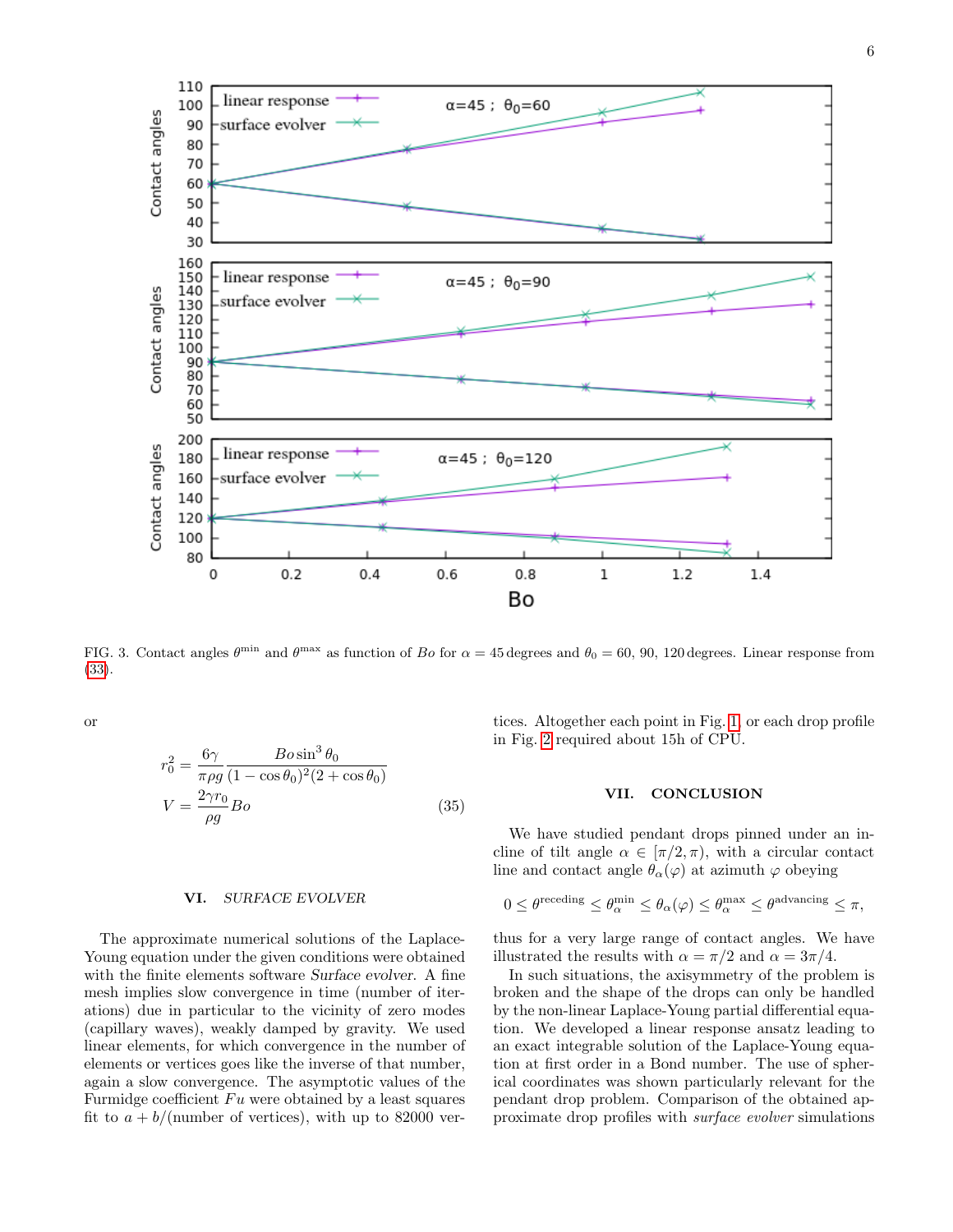

<span id="page-6-4"></span>FIG. 4. Contact angles  $\theta^{\min}$  and  $\theta^{\max}$  as function of Bo for  $\alpha = 90$  degrees and  $\theta_0 = 60$ , 90, 120 degrees. Linear response from [\(33\)](#page-4-2).

showed good agreement for Bond numbers up to about  $Bo = 1.2$ , corresponding for example to hemispherical water droplets with volume up to about  $50 \text{ mm}^3$ . The linear response ansatz has also been shown to imply the (small Bond number) Furmidge-like relation described in the abstract, translating a balance between capillary force and gravity; the validity of this relation was successfully tested against surface evolver simulations. It would be interesting to better identify the upper value of the Bond number at which this relation starts failing. We also derived a small Bond number expression for the contact angles, showing good agreement with the simulations.

Sessile drops are less sensitive to gravity than pendant drops. For comparison with the earlier work [\[8\]](#page-7-2) therefore, we included the study of a sessile drop pinned on an incline of tilt angle  $\alpha = \pi/4$ .

#### ACKNOWLEDGMENTS

The authors thank the European Space Agency (ESA) and the Belgian Federal Science Policy Office (BELSPO) for their support in the framework of the PRODEX Programme. This research was also partially funded by the Inter-University Attraction Poles Programme (IAP 7/38 MicroMAST) of the Belgian Science Policy Office, FNRS and Région Wallonne.

- <span id="page-6-0"></span>[1] B. Sikarwar, N. Battoo, S. Khandekar, and K. Muralidhar, ASME Journal of Heat Transfer 133(2), 021501 (2011).
- <span id="page-6-1"></span>[2] Y. Nama, E. Aktinol, V. K. Dhir, and Y. S. Ju, International Journal of Heat and Mass Transfer 54, 1572

(2011).

- <span id="page-6-2"></span>[3] P. Aussillous and D. Quéré, Europhys. Lett. 59, 370 (2002).
- <span id="page-6-3"></span>[4] J. D. Berry, M. J. Neeson, R. R. Dagastine, D. Y. Chan, and R. F. Tabor, J. Colloid Interface Sci. 454, 226 (2015).